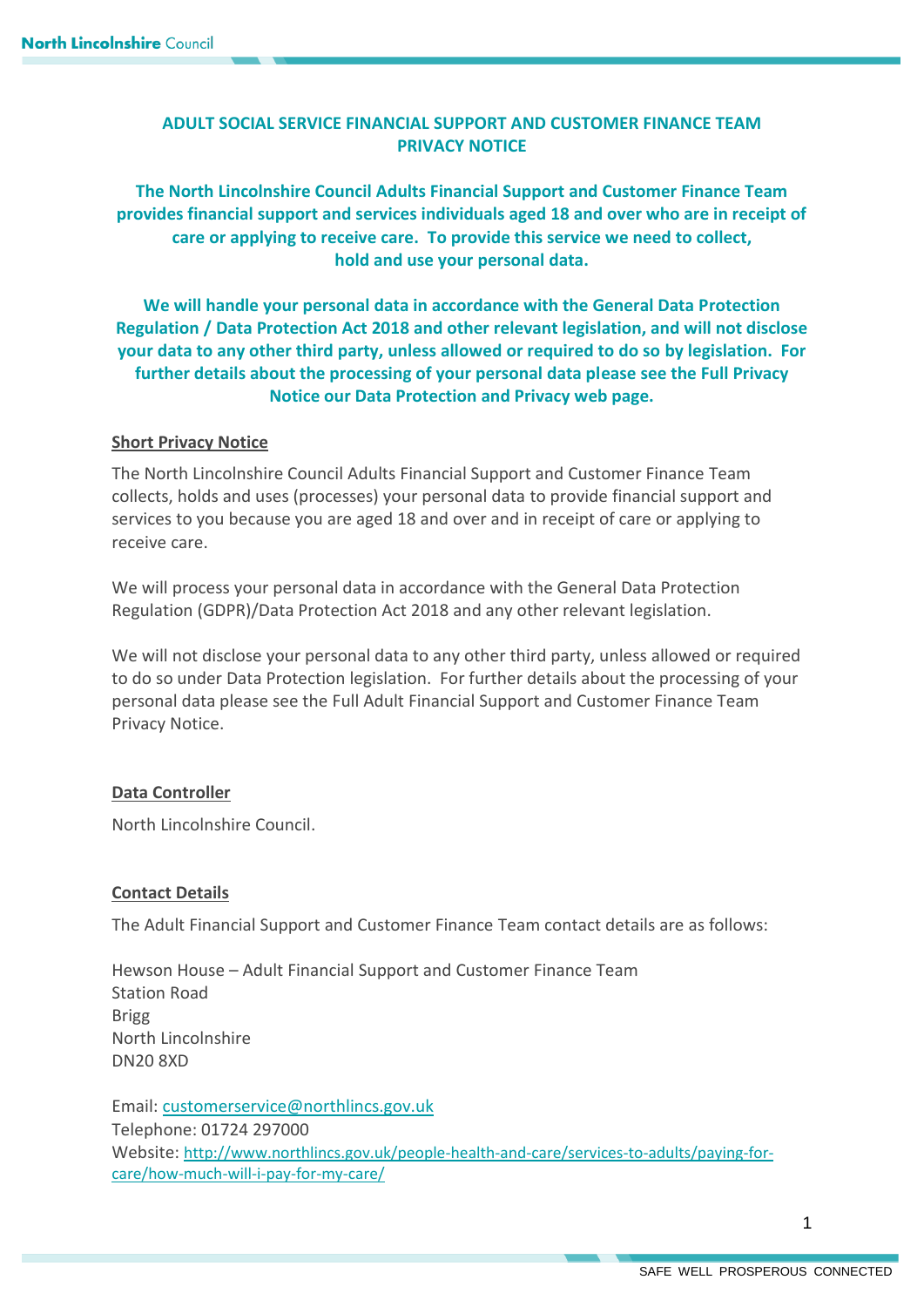# **What data do we have?**

We currently collect and process the following personal data:

- Personal contact details
- Family, lifestyle and social activities
- Business activities
- Employment details
- Financial and asset details
- Housing needs
- Case file information
- Visual records

We currently collect and process the following special category personal data:

- Physical or mental health details
- Racial or ethnic origin
- Sex
- Gender Identity
- Ethnicity
- Sexual orientation
- Religion
- Health/Disability (only with your consent)
- Employment status
- Household make up

# **What do we do with the data we have?**

We use the data that you have given us in order to provide the following to individuals aged 18 years and over who are in receipt of care or applying to receive care:

- To provide financial advice, guidance, assessment and review.
- To invoice individuals, care providers and partner agencies with respect of care costs.
- For the collection of income related to assessed contributions.
- To administer the PrePaid card system
- To administer the council's Deferred Payment Scheme.
- To complete cash personal budget audits.
- To process and ensure payments to care providers in respect of council care payment.
- To provide a deputyship and appointee service where appropriate to individuals who do not have the mental capacity to manage their finances themselves, making best interest decisions and securing asset management.

Once agreed, payments for care can be paid by the council directly to care providers or they can be made directly to an individual into their bank account or onto a PrePaid Card.

The Financial Support Team manage and administer the setup and maintenance of Prepaid Cards by asking the card supplier to create a PrePaid Card, by auditing the usage of the card via the Prepaid Card supplier secure portal and by recovering any unused or misused money.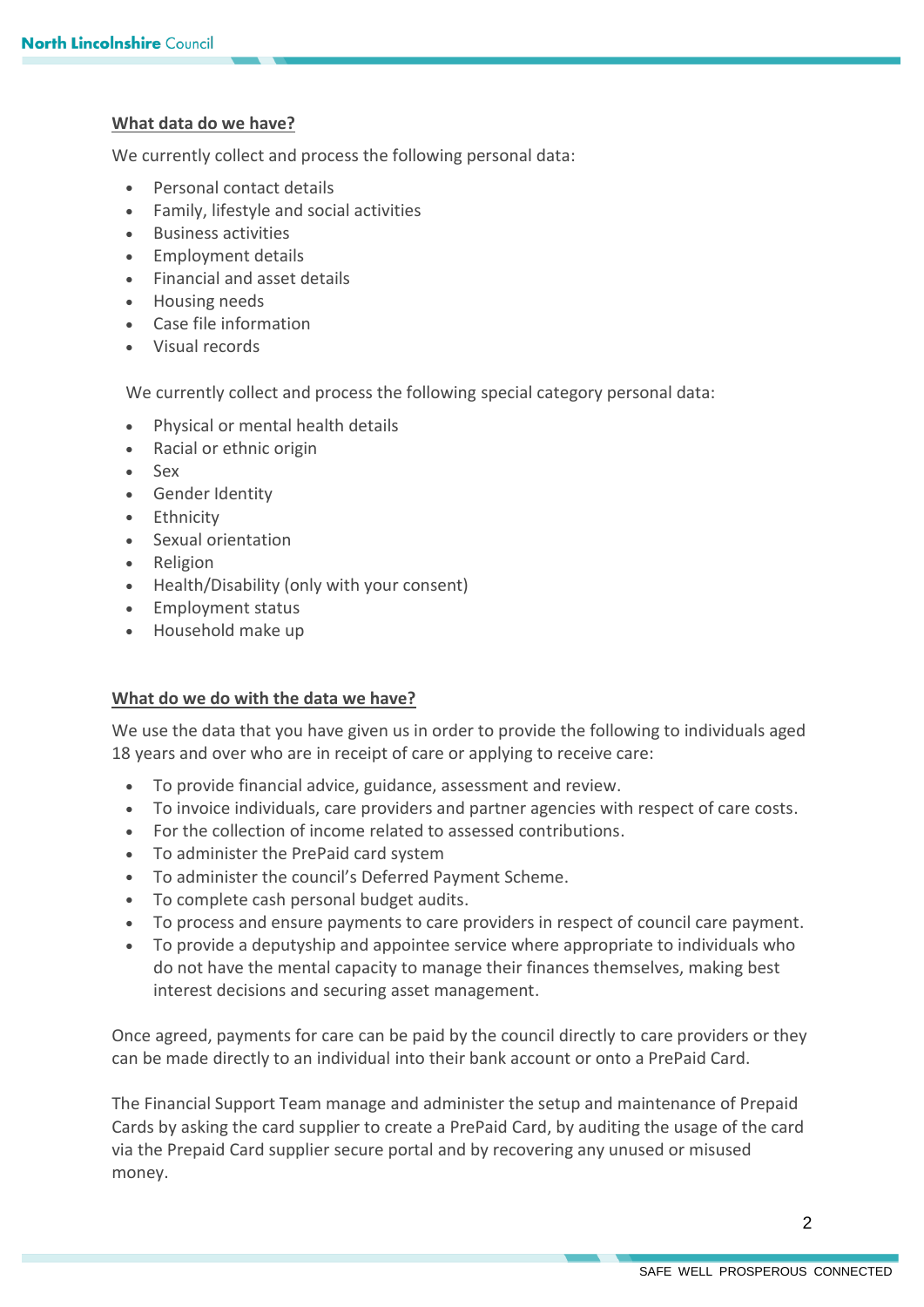The Financial Support Team also manage payments to Care Providers or payments direct to an individual's bank account, where it is decided not to use PrePaid Cards.

### **Who do we share your data with?**

We may share your personal data with individuals and organisations such as:

- Your nominated representative.
- Past, current and prospective social workers, residential workers and support staff.
- Service Providers.
- Healthcare, social and welfare professionals and partner organisations.
- HM Revenue and Customs.
- Home Office.
- Central Government Departments and Professional Bodies, such as the Care Quality Commission, Ministry of Housing, the Department for Works and Pensions, Office of Public Protection, the Court of Protection and the Ombudsman / Other Regulatory Bodies.
- Law enforcement agencies and bodies
- Legal representatives;
- Mortgage Providers, Housing Association and Estate Agents
- Foreign Consulates.
- Probate Register, Trust Funds, Genealogists and Heir hunters.

Please note that we will not process your personal data for a purpose that is incompatible with the reason it was collected for unless this is allowed or required under Data Protection legislation.

#### **How do we get your personal data and why do we have it?**

Individuals receiving financial support or services from the Adults Financial Support and Customer Finance Team give personal data to the team when they seek the support or services offered by the team. Alternatively the council's Adult Services Team pass on personal data for individuals they are working with, where they consider this necessary.

Under the GDPR legislation we are allowed to use personal information if we have a lawful basis (proper reason) to do so.

The lawful bases we are relying on to process personal data are:

- (a) To comply with legislation Article  $6(1)(c)$  to comply with:
	- o The Care Act 2014.
	- o Safeguarding Vulnerable Groups Act 2006.
	- o Mental Health Act 2007
	- o Mental Capacity Act 2005.
- (b) For the performance of a contract Article  $6(1)(b)$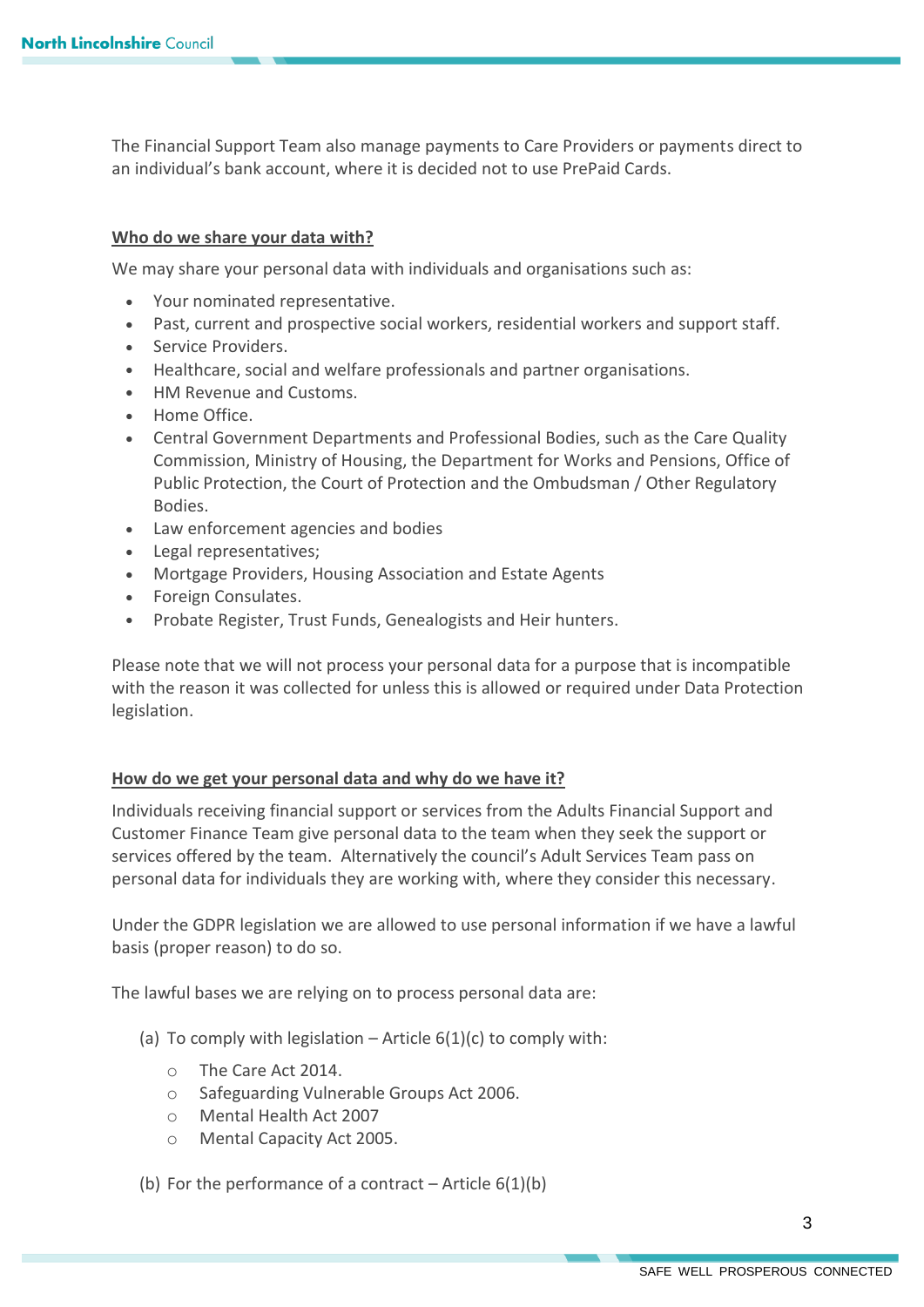o Where individuals enter into a contract with the team after approaching the council for support, advice and/or guidance.

The lawful basis we are relying on to process special category personal data is:

- (a) Substantial Public Interest Article 9(2)(g)
	- In that there is substantial public interest in the council providing financial support and advice to individuals who require care or are applying for care and that the provision of this support and advice is on the basis of legislation as quoted in (a) above

When relying on this lawful basis we must also meet a condition in Part 2 of Schedule 1 of the Data Protection Act 2018. In this instance condition 6 is met because the processing is for statutory reason.

### **Can I withdraw my consent?**

No, because we are not relying on the lawful basis of consent to process your personal data.

### **How do we store your information?**

Your personal data is stored securely on the council's ICT network.

We keep personal data for 6 years plus the current year and we dispose of all personal and confidential data using the council's confidential disposal arrangements.

#### **Your Data Protection Rights**

Under Data Protection law, you have rights including:

- **Your right of access -** to ask us for copies of your personal information.
- **Your right to rectification -** to ask us to rectify information you think is inaccurate. You also have the right to ask us to complete information you think is incomplete.
- **Your right to erasure -** to ask us to erase your personal information in certain circumstances.
- **Your right to restriction of processing -** to ask us to restrict the processing of your information in certain circumstances.
- **Your right to object to processing -** to object to the processing of your personal data in certain circumstances.
- **Your right to data portability -** to ask that we transfer the information you gave us to another organisation, or to you, in certain circumstances.

You are not required to pay any charge for exercising your rights. If you make a request, we have one month to respond to you.